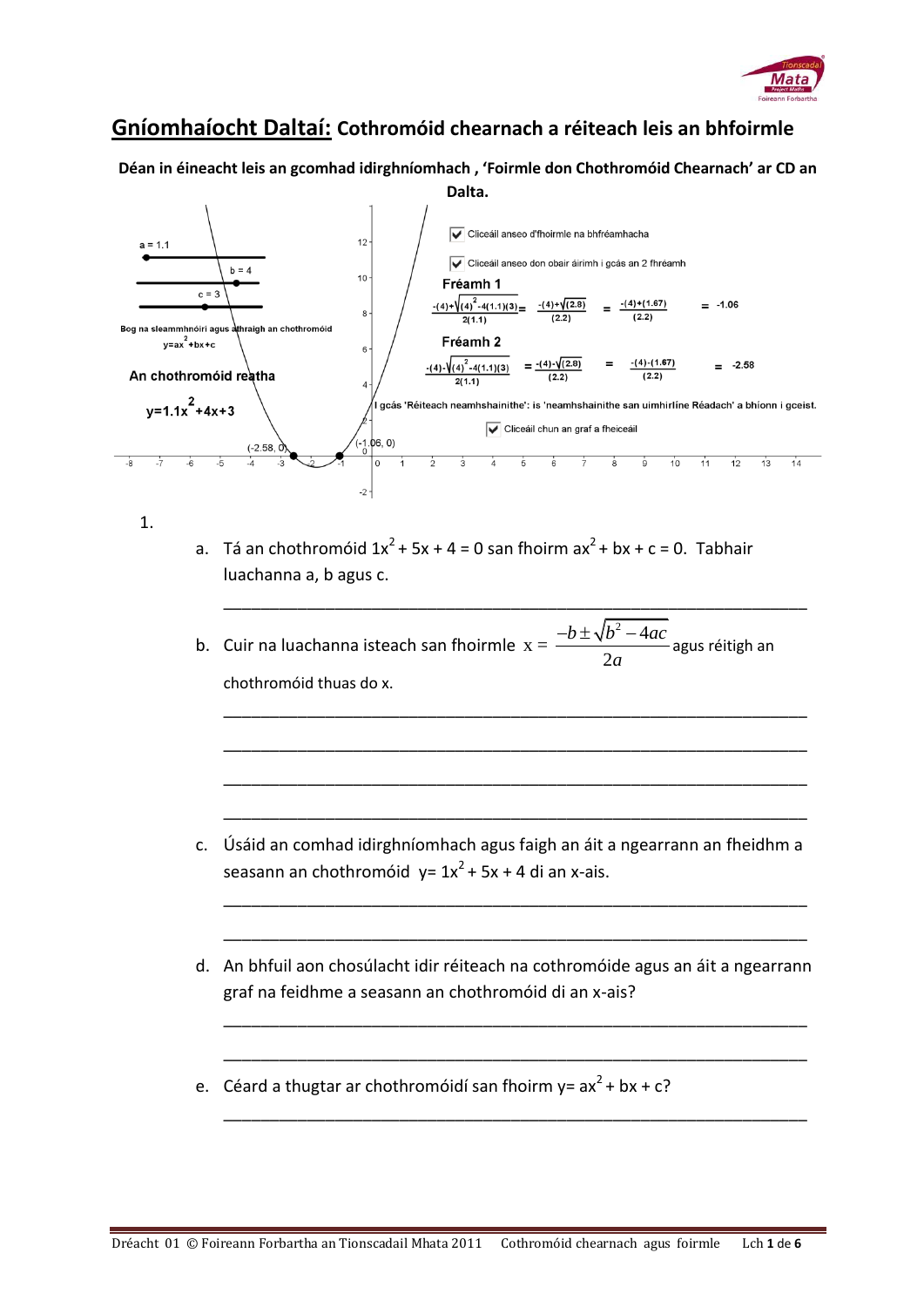| Tionscadal           |
|----------------------|
| Mata                 |
| <b>Project Maths</b> |
| Foireann Forbartha   |

|  |    | 2. Úsáid an fhoirmle $x = \frac{-b \pm \sqrt{b^2 - 4ac}}{2a}$ chun na cothromóidí thíos a réiteach. Tá na<br>cothromóidí san fhoirm $ax^2 + bx + c = 0$ : |
|--|----|-----------------------------------------------------------------------------------------------------------------------------------------------------------|
|  | a. | $x^2$ + 6x + 9 = 0                                                                                                                                        |
|  |    |                                                                                                                                                           |
|  |    |                                                                                                                                                           |
|  |    |                                                                                                                                                           |
|  |    |                                                                                                                                                           |
|  | b. | $x^2 + 1x - 2 = 0$                                                                                                                                        |
|  |    |                                                                                                                                                           |
|  |    |                                                                                                                                                           |
|  |    |                                                                                                                                                           |
|  |    |                                                                                                                                                           |
|  |    |                                                                                                                                                           |
|  | c. | $x^2 - 6x + 8 = 0$                                                                                                                                        |
|  |    |                                                                                                                                                           |
|  |    |                                                                                                                                                           |
|  |    |                                                                                                                                                           |
|  |    |                                                                                                                                                           |
|  | d. | $-x^2$ + 3x + 5 = 0 (Nótáil: Ní féidir é seo a<br>sheiceáil leis an gcomhad idirghníomhach.)                                                              |
|  |    |                                                                                                                                                           |
|  |    |                                                                                                                                                           |
|  |    |                                                                                                                                                           |
|  |    |                                                                                                                                                           |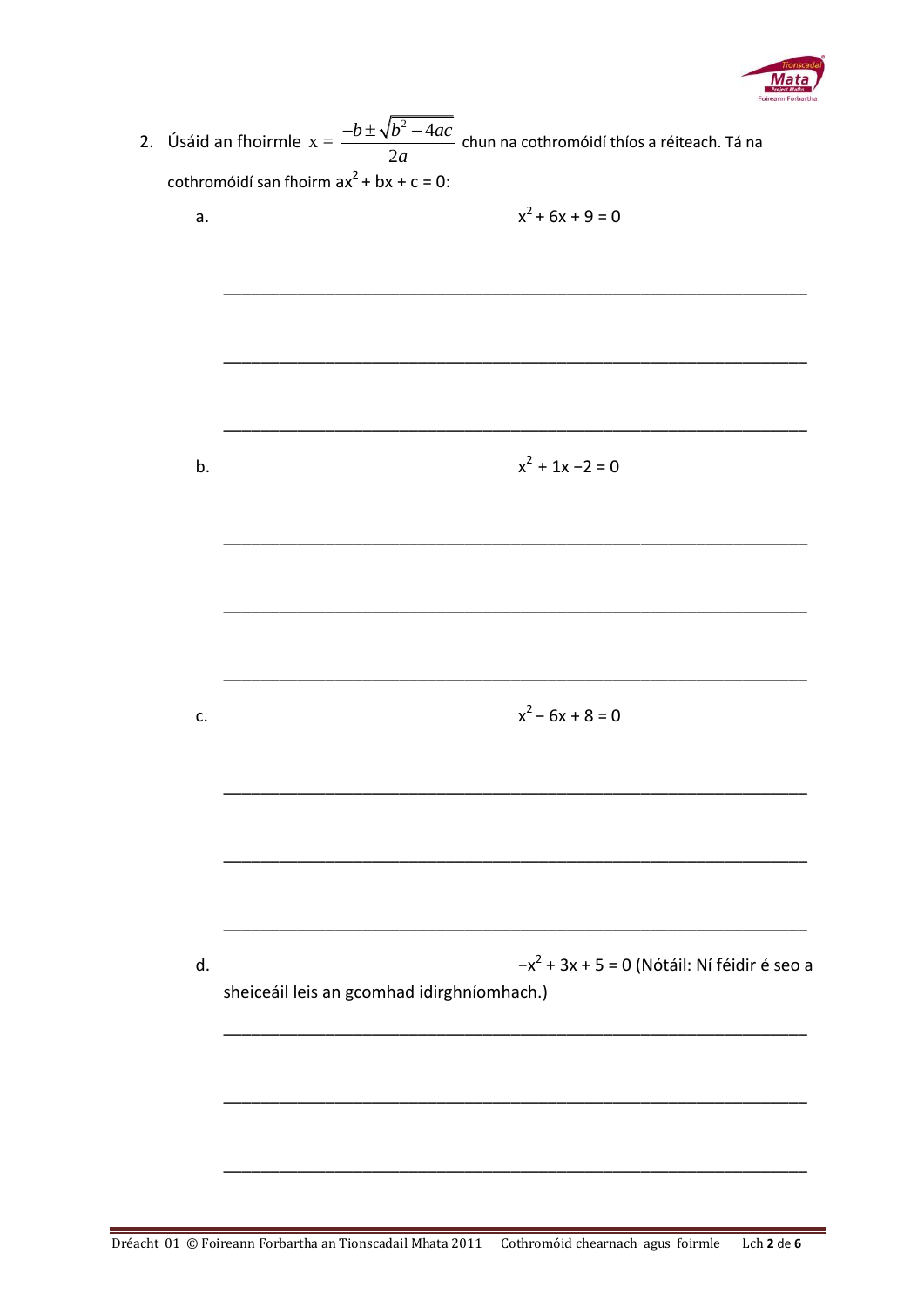

e.  $2x^2 + 3x - 5 = 0$ \_\_\_\_\_\_\_\_\_\_\_\_\_\_\_\_\_\_\_\_\_\_\_\_\_\_\_\_\_\_\_\_\_\_\_\_\_\_\_\_\_\_\_\_\_\_\_\_\_\_\_\_\_\_\_\_\_\_\_\_\_\_\_ \_\_\_\_\_\_\_\_\_\_\_\_\_\_\_\_\_\_\_\_\_\_\_\_\_\_\_\_\_\_\_\_\_\_\_\_\_\_\_\_\_\_\_\_\_\_\_\_\_\_\_\_\_\_\_\_\_\_\_\_\_\_\_ \_\_\_\_\_\_\_\_\_\_\_\_\_\_\_\_\_\_\_\_\_\_\_\_\_\_\_\_\_\_\_\_\_\_\_\_\_\_\_\_\_\_\_\_\_\_\_\_\_\_\_\_\_\_\_\_\_\_\_\_\_\_\_ 3. Tugtar réiteach cothromóide atá san fhoirm ax $2+bx+c=0$  le  $x = \frac{-2 \pm \sqrt{2^2 - 4(1)(-8)}}{2}$ 2(1)  $-2 \pm \sqrt{2^2 - 4(1)(-8)}$ Faigh a, b agus c, agus ón méid sin faigh an chothromóid. \_\_\_\_\_\_\_\_\_\_\_\_\_\_\_\_\_\_\_\_\_\_\_\_\_\_\_\_\_\_\_\_\_\_\_\_\_\_\_\_\_\_\_\_\_\_\_\_\_\_\_\_\_\_\_\_\_\_\_\_\_\_\_\_\_\_\_\_\_

4.

a. Úsáid an comhad idirghníomhach agus mínigh an fáth nach bhfuil fréamhacha réadacha ag an gcothromóid  $x^2 + 3x + 3 = 0$ .

\_\_\_\_\_\_\_\_\_\_\_\_\_\_\_\_\_\_\_\_\_\_\_\_\_\_\_\_\_\_\_\_\_\_\_\_\_\_\_\_\_\_\_\_\_\_\_\_\_\_\_\_\_\_\_\_\_\_\_\_\_\_\_

\_\_\_\_\_\_\_\_\_\_\_\_\_\_\_\_\_\_\_\_\_\_\_\_\_\_\_\_\_\_\_\_\_\_\_\_\_\_\_\_\_\_\_\_\_\_\_\_\_\_\_\_\_\_\_\_\_\_\_\_\_\_\_

\_\_\_\_\_\_\_\_\_\_\_\_\_\_\_\_\_\_\_\_\_\_\_\_\_\_\_\_\_\_\_\_\_\_\_\_\_\_\_\_\_\_\_\_\_\_\_\_\_\_\_\_\_\_\_\_\_\_\_\_\_\_\_

\_\_\_\_\_\_\_\_\_\_\_\_\_\_\_\_\_\_\_\_\_\_\_\_\_\_\_\_\_\_\_\_\_\_\_\_\_\_\_\_\_\_\_\_\_\_\_\_\_\_\_\_\_\_\_\_\_\_\_\_\_\_\_

\_\_\_\_\_\_\_\_\_\_\_\_\_\_\_\_\_\_\_\_\_\_\_\_\_\_\_\_\_\_\_\_\_\_\_\_\_\_\_\_\_\_\_\_\_\_\_\_\_\_\_\_\_\_\_\_\_\_\_\_\_\_\_

b. Réitigh an chothromóid  $x^2 + 3x + 3 = 0$  leis an bhfoirmle, agus mínigh an fáth nach féidir an chothromóid a réiteach do x ∈ R.

5. Céard é réiteach na cothromóide  $x^2$ +bx+c=0 atá á léiriú ar an ngraf thíos?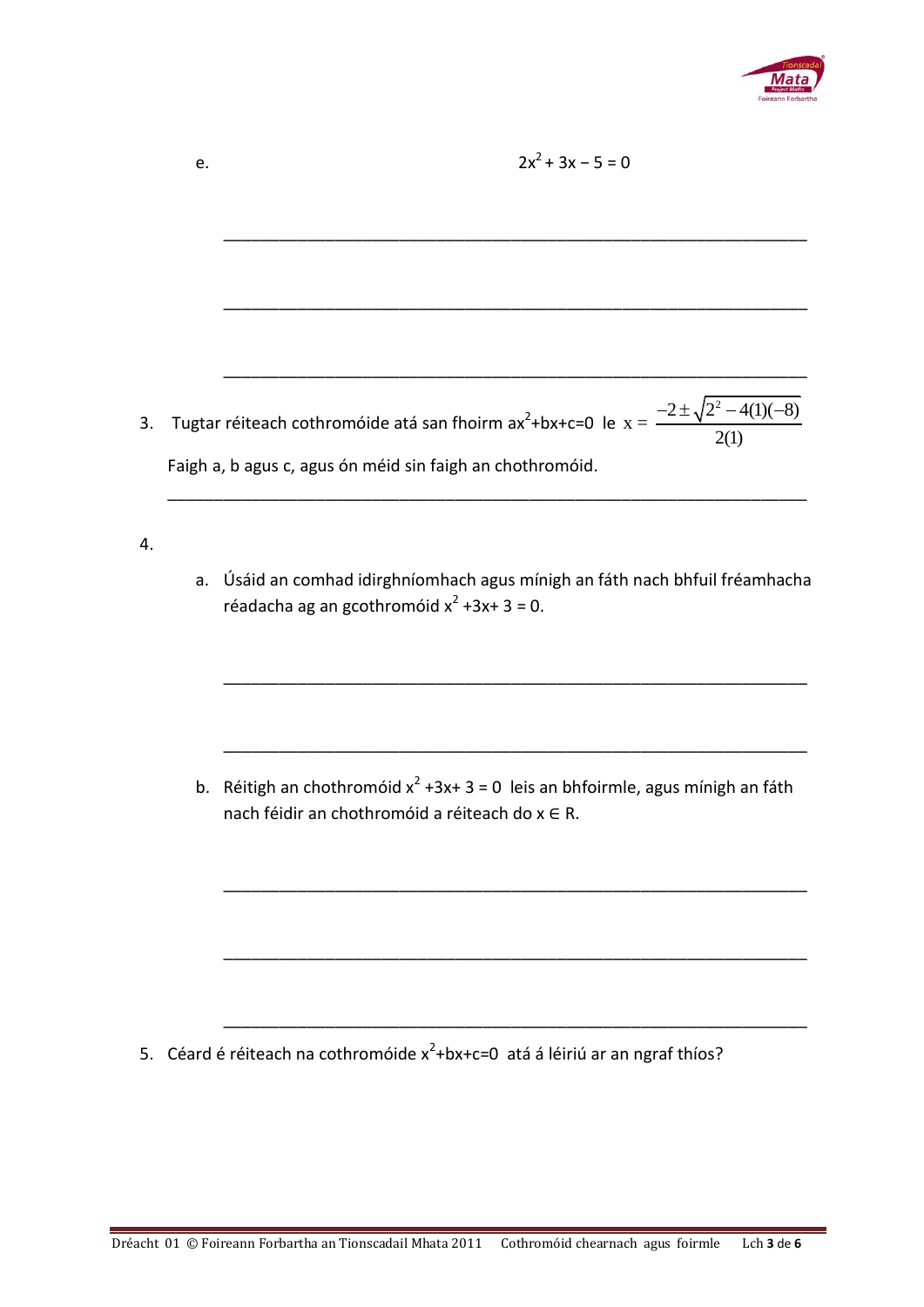



6. Céard é réiteach na cothromóide  $x^2$ +bx+c=0 atá á léiriú ar an ngraf thíos?



7. Céard é réiteach na cothromóide  $x^2 + bx + c = 0$  atá á léiriú ar an ngraf thíos?



8. Tarraing graf garbh de chothromóid chearnach nach bhfuil fréamhacha réadacha aici.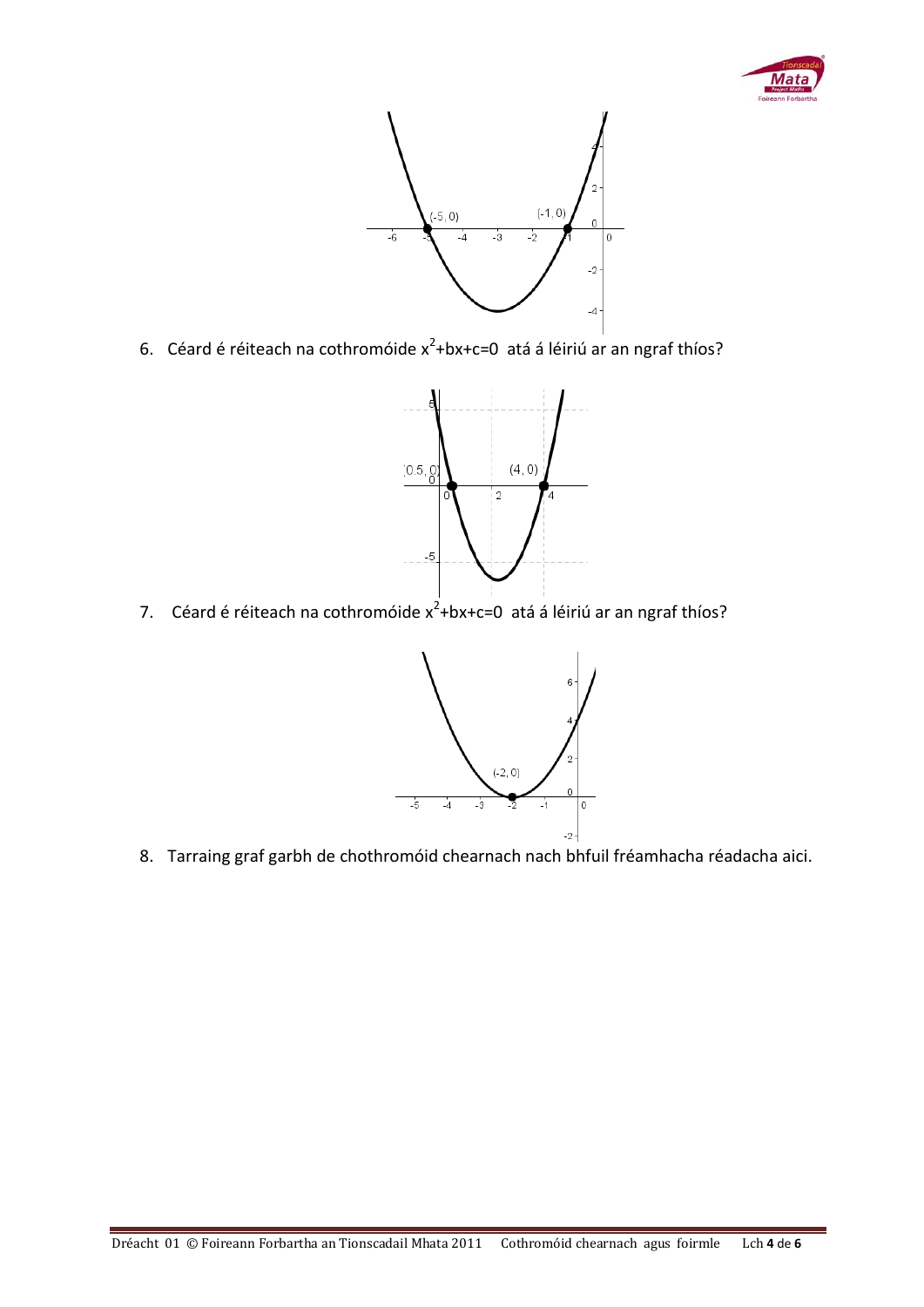



9. Céard atá i gceist le réiteach cothromóid chearnach  $x^2 + bx + c = 0$ ? Cuir i d'fhocail féin é.

\_\_\_\_\_\_\_\_\_\_\_\_\_\_\_\_\_\_\_\_\_\_\_\_\_\_\_\_\_\_\_\_\_\_\_\_\_\_\_\_\_\_\_\_\_\_\_\_\_\_\_\_\_\_\_\_\_\_\_\_\_\_\_\_\_\_\_\_\_\_

\_\_\_\_\_\_\_\_\_\_\_\_\_\_\_\_\_\_\_\_\_\_\_\_\_\_\_\_\_\_\_\_\_\_\_\_\_\_\_\_\_\_\_\_\_\_\_\_\_\_\_\_\_\_\_\_\_\_\_\_\_\_\_\_\_\_\_\_\_\_

\_\_\_\_\_\_\_\_\_\_\_\_\_\_\_\_\_\_\_\_\_\_\_\_\_\_\_\_\_\_\_\_\_\_\_\_\_\_\_\_\_\_\_\_\_\_\_\_\_\_\_\_\_\_\_\_\_\_\_\_\_\_\_\_\_\_\_\_\_\_

\_\_\_\_\_\_\_\_\_\_\_\_\_\_\_\_\_\_\_\_\_\_\_\_\_\_\_\_\_\_\_\_\_\_\_\_\_\_\_\_\_\_\_\_\_\_\_\_\_\_\_\_\_\_\_\_\_\_\_\_\_\_\_\_\_\_\_\_

\_\_\_\_\_\_\_\_\_\_\_\_\_\_\_\_\_\_\_\_\_\_\_\_\_\_\_\_\_\_\_\_\_\_\_\_\_\_\_\_\_\_\_\_\_\_\_\_\_\_\_\_\_\_\_\_\_\_\_\_\_\_\_\_\_\_\_\_

\_\_\_\_\_\_\_\_\_\_\_\_\_\_\_\_\_\_\_\_\_\_\_\_\_\_\_\_\_\_\_\_\_\_\_\_\_\_\_\_\_\_\_\_\_\_\_\_\_\_\_\_\_\_\_\_\_\_\_\_\_\_\_\_\_\_\_\_

10. Réitigh an chothromóid  $x^2 + 4x + 1 = 0$  leis an bhfoirmle, agus réitigh an chothromóid chéanna le tábla agus le graf ansin.

| $\pmb{\mathsf{X}}$ | $x^2$ | 4x | $ y=x^2+4x+1$ |
|--------------------|-------|----|---------------|
| $-4$               |       |    |               |
| $-3$               |       |    |               |
| $-2$               |       |    |               |
| $-1$               |       |    |               |
| $\boldsymbol{0}$   |       |    |               |
| $\mathbf{1}$       |       |    |               |